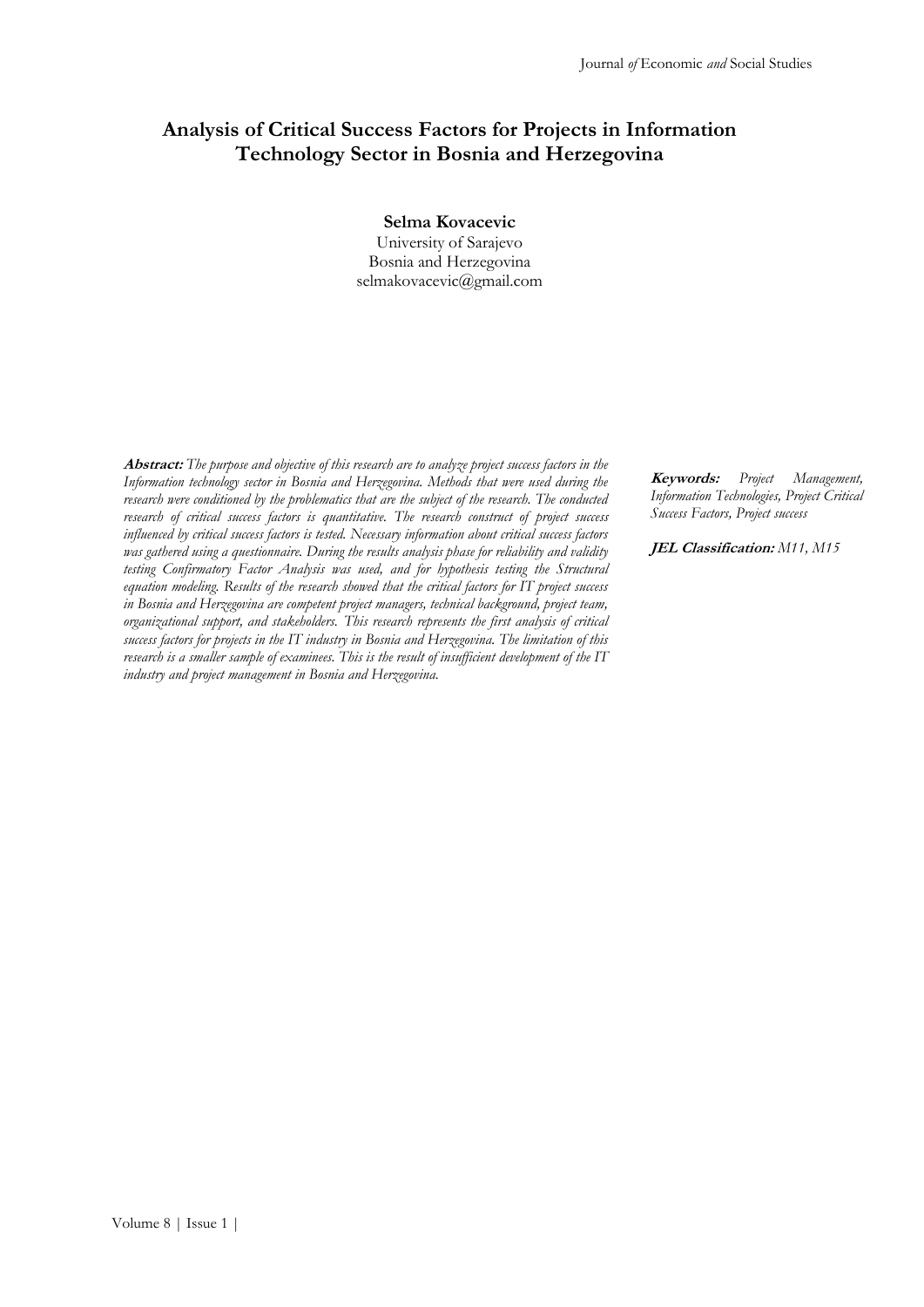# **Introduction**

In the past 50 years, project management has been recognized as an effective instrument for solving new or complex activities. Avots (1969) introduced project management as a more efficient method for solving complex situations than traditional management approaches.

The introduction of new projects to the market requires companies to implement management techniques different from those used to conduct daily business activities (Munns & Bjeirmi, 1996). Introducing project management in a company enables the creation of a strategic advantage over competing companies, especially in high-risk sectors and markets (Project Management Institute, 2013). Investment in projects, and project management, represents a large financial venture for the company. Therefore, project success is fundamental for the project manager and the company. Previous research has demonstrated that different types of projects need to be managed in different ways to ensure their success (Shenhar & Dvir, 1996; Tishler et al., 1996; Balachandra & Friar, 1997; Dvir, et al., 1998; Shenhar, 2001).

The focus of this research is analyzing the critical success factors of the project. Many studies have attempted to determine the factors necessary for project success (Might & Fischer, 1985; Pinto & Slevin, 1987; Tishler, et al., 1996; Cooke-Davies, 2002; Jugdev & Müller, 2005). Daniel (1961) was the first to recognize the importance of critical success factors for managers. A more recent definition of critical success factors was established by Turner (2007), who commented that they are elements that increase the likelihood of project success. Although many studies have been conducted, success factors, which are common to all projects, have not yet been defined. Moreover, there is little consistency when determining the full range of factors influencing project success (Pinto & Slevin, 1987; Lechler & Gemunden, 1997).

The variables observed in this research are critical factors of project success and measures of project success. The success of the project, as well as the success of the company, largely depends on the environment in which the company operates. From this aspect, this research can significantly contribute to project managers, senior management, as well as other company departments that are in charge of control and supervision.

Following the defined subject of research, the following research objectives have been formulated:

- define the theoretical background of the concept of project success;
- create a conceptual model that will test the relationship between project success measures and critical success factors;
- improve existing knowledge on critical success factors for IT projects in transition countries;
- identify a set of factors that need special attention for the project to be successful;
- explore whether the "iron triangle" should be adhered to when measuring project success;
- provide guidance to project managers and directors of IT companies, who face the problem of project success daily.

# **Literature review**

The literature review in this study was done on the principles set by Kitchenham et al. (2010), and it begins with planning the review itself, followed by research identification, article selection, data extraction, and finally data synthesis.

### 1. Planning a literature review

The protocol for systematic literature review provides that the research strategy is specified first. The literature review in this research includes the collection of articles in the field of project management, from various scientific journals (International Journal of Project Management, MIS Quarterly, Harvard Business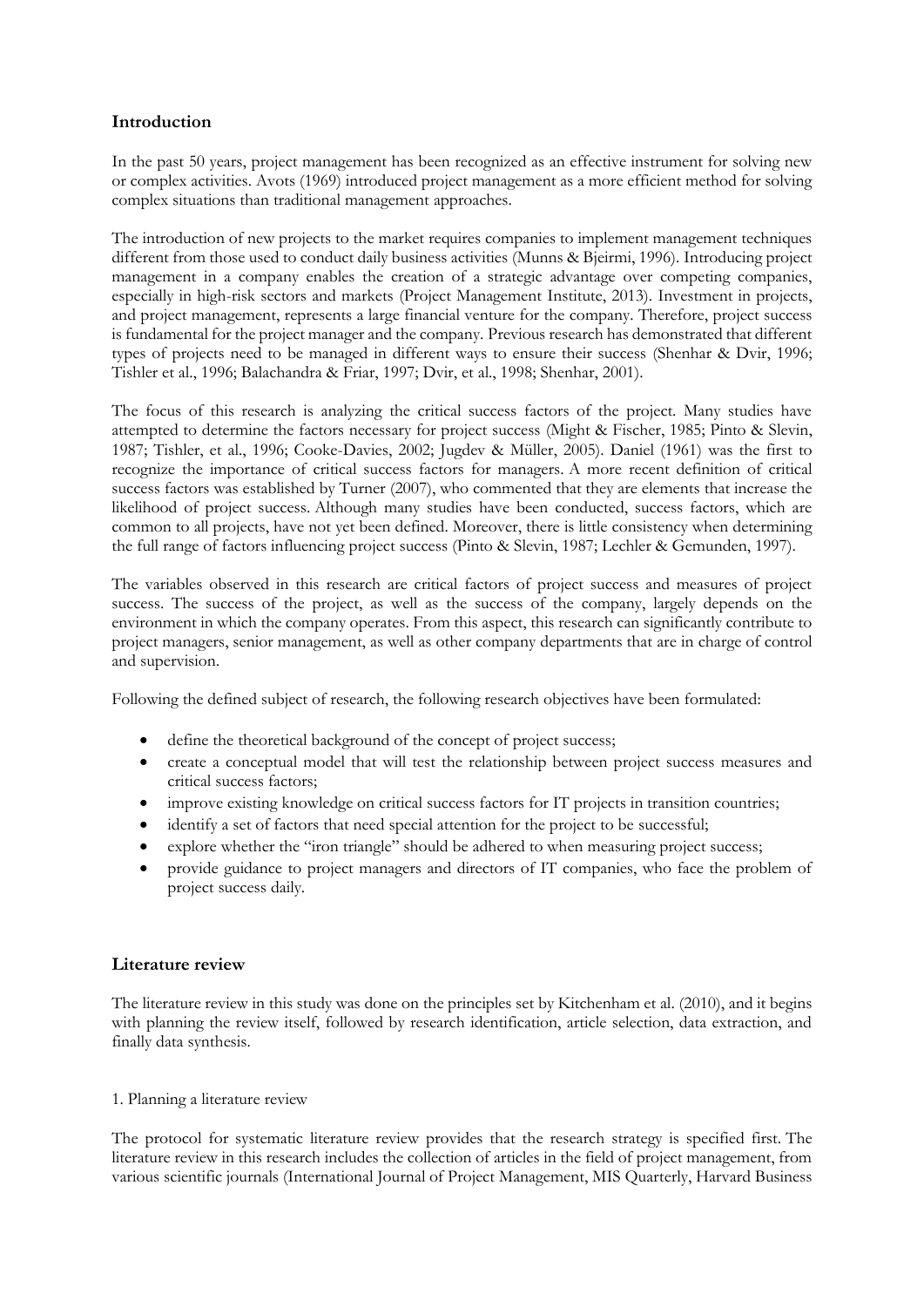Review, IEEE Software, IEEE Transactions on Engineering Management, Management Science, International Journal of Business and Management, Information and Management, Research Policy and Project Management Journal). The Google Web, Google Scholar, Directory of Open Access Journals, Web of Science, Researchgate, and J-Gate were used to search for these articles on the Internet.

### 2. Research identification

Identifying certain terms and keywords that are related to the research topic is the first step. The keywords used in the search of scientific articles are "critical success factors", "project success", "critical success factors IT projects".

During this phase, 300 papers were identified while searching for the aforementioned keywords. The identified papers were analyzed based on titles, and in that phase, 28 papers were eliminated because they did not fully correspond to the field of research.

The remaining 272 papers were analyzed based on abstract reading, and 15 papers were eliminated because they focus exclusively on one project methodology.

The final phase of the analysis of works included 257 works, which remained after the elimination of works in the previous two phases. These papers were analyzed based on the full text, and during this phase, 22 papers were eliminated because they did not answer the previously identified research questions.

#### 3. Selection of scientific articles

Three types of articles were included in this research:

- articles describing the results of empirical research (case study),
- articles in which the authors describe critical success factors based on their experience, and
- articles in which critical success factors were discussed, but the authors did not provide a summary list of these factors.

The reading of the articles was very studious, to avoid misinterpretations. When selecting the appropriate scientific articles, out of all published articles, conferences, and journals, two methods were used. The first is to create a list based on a review of abstracts and research conclusions, and the second is to pay attention to details after reading all the articles from the first list. A list of factors was created while reading the entire article.

4. Data extraction and synthesis

From the reviewed articles, the data that contained useful information on critical project success factors, project success criteria, and information linking critical project success factors and project success criteria were extracted.

Project success includes two components: the success criteria (the measure used to determine the success or failure of a project) and project success factor (the measure used to determine the elements of a project which, if affected, increase the probability of success) (Müller and Jugdev, 2012).

### **Project success criteria**

Despite years of research, and many papers in the field of project management, there are still no universal criteria for determining project success (Ika, 2009; Pinto & Slevin, 1988; Baccarini, 1999). From the literature review, it can be seen that project success is an extremely complex subject that was perceived differently over time (Radujković, 2014; Müller & Jugdev, 2012; McLeod et al., 2012; Alderman & Ivory, 2011; Gunathilaka et al., 2013; Griffith et al., 1999; Atkinson, 1999).

The literature analysis shows that the success criteria, related to the time of project implementation, budget, and quality, are mostly mentioned in the literature as criteria necessary for the success of the project. The triangle that makes up these three criteria has been called the "iron triangle" in the literature (Barber, 2004).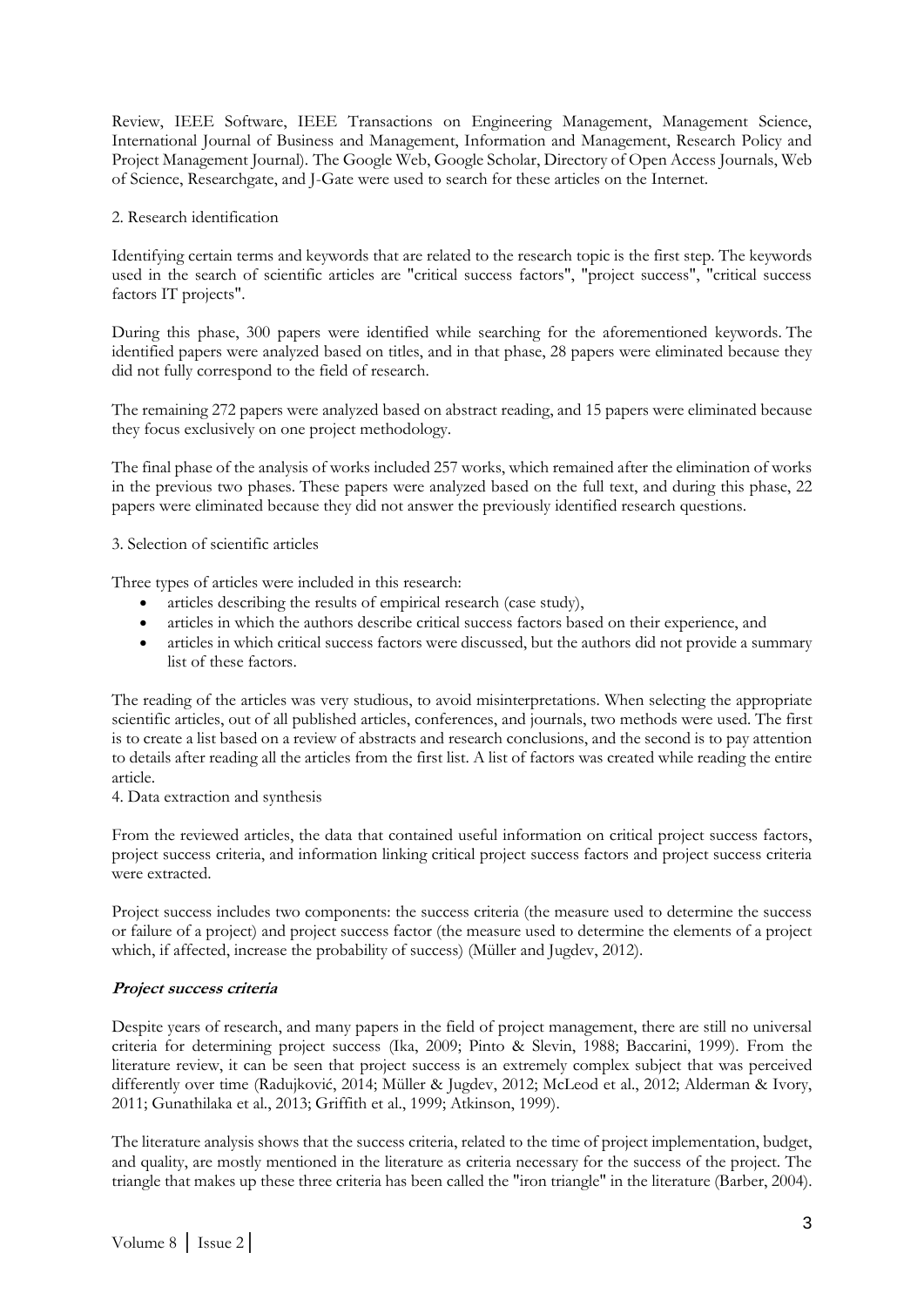The above parameters reflect the success of project management and can be measured during implementation, and at the very end of the project.

Cooke-Davies (2002) established the difference between project performance and project management performance. The success of the project means achieving all the goals of the project, while the success of the project management focuses only on achieving the criteria of the "iron triangle". This way of determining the success of a project is not precise and accurate enough, that is, it sometimes does not show the real situation (Steyn et al, 2013). This is due to situations where the project has met the requirements set for the budget and delivery time, but the customer is not satisfied with the delivered product.

The next criterion of success, which is mentioned as essential for the success of the project, is client satisfaction. This criterion is particularly prominent in research conducted in the last few years, such as research conducted by Serrador and Turner (2014), and Silva et al (2016a). The project manager, in a subjective way, determines whether the project is successful (Ika, 2009), while the company management, as a measure of project success, takes client satisfaction (Dvir et al, 2003).

The commerciality of the project, the satisfaction of the Stakeholder, the technical specification, and the requirements are the next criteria of success, which had many references. The commercial success of the project and the satisfaction of the Stakeholder are the criteria that are important for evaluation during the project implementation. The Stakeholder satisfaction criterion is also included as a scientific field of modern project management (PMI, 2013). The technical specification and requirements are stated in the sense that the satisfaction of the Stakeholder is compared with what is stated as their expectations and project objectives.

Criteria: functionality, strategic objectives, project utility, and project safety, are listed in the literature, as closely related to Stakeholder expectations and requirements, and show a new perspective on project success. These criteria are used when evaluating the success of a project after its completion.

Some research, as criteria for the success of the project, includes the satisfaction of the project team, the satisfaction of external collaborators, the perspective for further development, and the impact on the environment. What needs to be emphasized is that these criteria are viewed as extended cases of Stakeholder satisfaction, which further indicates the trend of adopting new project success criteria. Supplier efficiency and satisfaction are at the bottom of the project success criteria and are listed in only a few studies.

### **Critical project success factors**

There is a large number of critical project success factors definitions in the literature, and therefore there is no unified concept around which all researchers in the field of project management agree.

Based on the literature reviewed the authors observed different groups of critical factors of project success during their research. The most researched critical success factors of the project are management support (Cooke-Davies, 2002; Andersen et al., 2002; Caldeira and Ward, 2002; Yeo, 2002; Westerveld, 2003; Turner, 2007; Silva et al., 2016b; Yong and Mustaffa, 2017) and clear project objectives (Poon and Wagner, 2001; Andersen et al., 2002; Caldeira Ward, 2002; Yeo, 2002; Westerveld, 2003; Turner, 2007; Silva et al., 2016b; Yong and Mustaffa , 2017). Clear project objectives are presented as one of the most important factors of project success, as they represent the scope of the project, objectives, and directives to be adhered to during project implementation. Proper definition and understanding of the project and its goals, among all Stakeholders, are very important for the success of the project.

Also, management support gives special meaning to the project, and can significantly increase the chance of success of the project in its early stages.

The critical success factor of the project - communication skills (Yeo, 2002; Westerveld, 2003; Turner, 2007; Alias et al., 2014; Montequin et al., 2014; Osei-Kyei and Chan, 2015; Silva et al., 2016b; Yong and Mustaffa, 2017) and an accurate work plan (Turner, 2007; Alias et al., 2014; Montequin et al., 2014; Osei-Kyei and Chan, 2015), which is revised daily, are the following factors that have the highest number of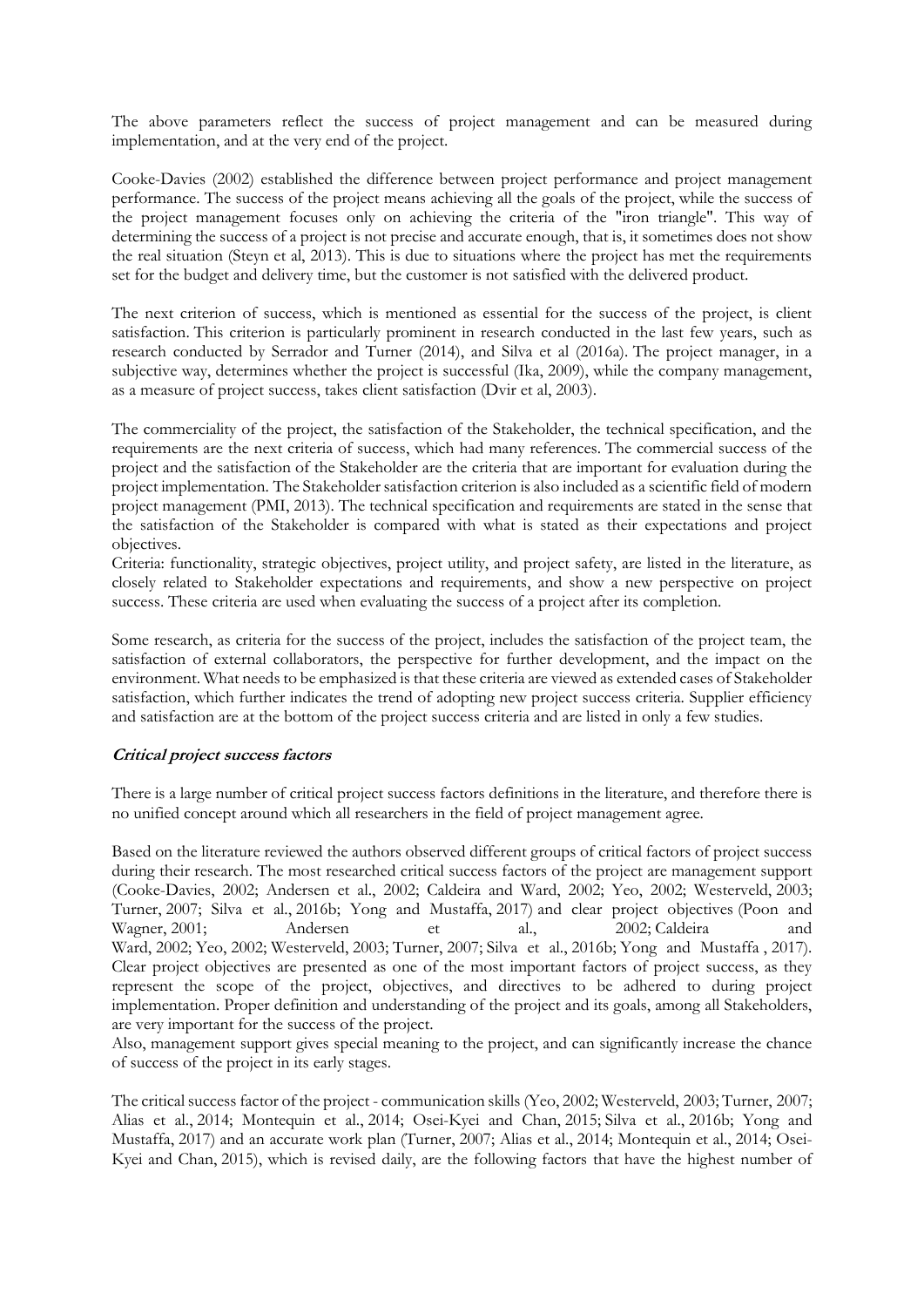references. These factors are related to the basic processes during project implementation and can play a major role in project evolution.

It is important to emphasize that the monitoring of the work plan, and its daily revision, give the project manager and each of the Stakeholders the opportunity to be informed about the progress of the project, and to react in time if they notice a potential problem. Quality internal and external communication is also one of the priorities in project implementation.

Client participation in the project (Caldeira and Ward, 2002; Yeo, 2002; Westerveld, 2003; Turner, 2007), the qualified project team (Ofori, 2013; Wai et al., 2013; Montequin et al., 2014; Silva et al., 2016b), and leadership (Alias et al., 2014; Montequin et al., 2014; Osei-Kyei and Chan, 2015), are the following factors that have a major impact on project success.

Team occupancy (Caldeira and Ward, 2002; Ofori, 2013), known technology (Caldeira and Ward, 2002; Yeo, 2002), project sponsorship (Caldeira and Ward, 2002; Yeo, 2002), accurate budget estimate (Westerveld, 2003; Turner, 2007), good performance of external collaborators (Westerveld, 2003; Turner, 2007), training (Caldeira and Ward, 2002 ), project methodology and application of previously acquired experience (Turner, 2007), are factors of project success that do not occupy a high position and are not often referenced in research.

### **The relationship between project success criteria and critical project success factors**

Analysis of the literature reveals that when researching critical success factors and their impact on project success, several authors do not consider project success criteria. When researching project success, authors who considered success criteria and critical success factors used the iron triangle (budget, schedule, and scope) as the success criteria. The iron triangle was either employed alone or expanded using additional criteria for project success.

Bellasi and Tukel (1996) aimed to define the effect of critical success factors on project performance. Before analyzing individual factors, they determined the group to which the factors belonged and subsequently combined the effects of these factors upon project success. They employed the iron triangle to measure project success. During their research, Bellas and Tukel asked project managers to identify the critical factors that influenced successful project completion. To examine the obtained results, they used descriptive statistics and multivariate analysis. Project success factors were ranked based on the frequency of repetition. The results indicated that regardless of the observed project success measure, factors related to organizational and technical aspects of project management were dominant for having a successful project. The research also demonstrated that company-related factors were fundamental for project success, while factors related to project managers' performance were found to be irrelevant.

Cooke-Davies (2002) addressed the following research questions:

- What factors are important to the success of project management?
- What factors are important for the success of a project?
- What factors lead to projects always being successful?

Unlike Bella and Tukel, Cooke-Davies did not use specific criteria as a measure of project success but took a subjective view of the project manager, which was presented as a limitation of the research. Analyzing projects and interviewing project managers, resulted in defining twelve project success factors that had been implemented in large multinational or national companies. The research demonstrated that of the twelve factors, only three were crucial for project success, while the remainder focused on successful project management. The following factors were identified as important for project success: risk management, accurate daily planning and revision, and learning from previous experience.

White and Fortune (2002) published research employing the same method as Bellasi and Tukel (1996), the iron triangle, to measure project success. The research aim was to explore the experiences of individuals actively involved in project management. In addition, the following objectives were included in the research:

• to identify a common criterion for defining project success; and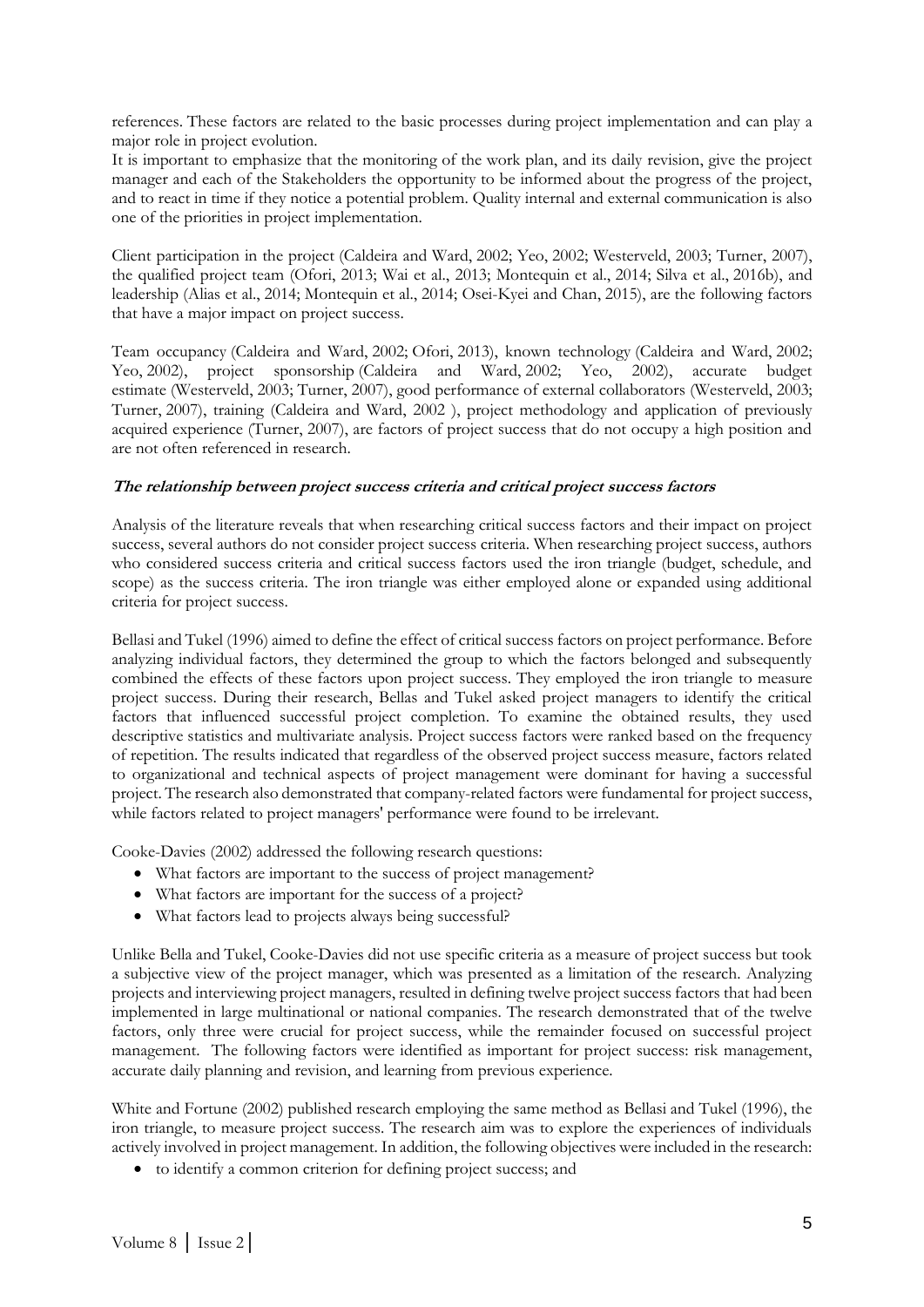• to establish a list of critical success factors for the project.

The results revealed that clear project objectives and accurate budget assessment were factors critical to project success. This finding is in line with project success measures. Additional key factors included management support, a qualified team, and communication skills.

Westerveld (2003) sought to link project success criteria and critical success factors into one coherent model. Like Bella and Tukel, and White and Fortune, he used the iron triangle as criteria for project success and identified two additional criteria during the research: customer satisfaction and stakeholder satisfaction. Westerveld presented a model that used a case study approach to test the relationship between project success criteria and critical project success factors. The results indicated that the critical factors for project success were related to the following project success criteria: leadership, a qualified team, stakeholders, and project risk. Improving these critical factors increased project functionality and success within a company.

Crawford et al. (2005) examined trends in project management explored by previous researchers. Their research used keyword analysis and covered a period of 10 years, from 1994 to 2003. The results revealed developing trends in project management and identified the critical success factors influencing project success. The research demonstrated a decreasing focus on interpersonal skills and quality management and increasing focus on project evaluation and improvement project implementation. A synthesis of the results revealed the importance of continually managing resources (such as time and costs) and risk.

Fortune and White (2006) revised previously identified critical success factors by analyzing the results of 63 studies and created a list of critical project success, basing the results of repetition frequency. They concluded that there was an overlap between groups of factors, whereas the list of individual critical success factors differed greatly. The following three factors were most frequently discussed in the literature: the importance of management support, clear goals, and an effective project plan.

Ofori (2013) analyzed the critical success factors previously identified as most important for project success. The researcher focused on critical success factors identified by analyzing the literature and cross-tabulation and aimed to explain the relationships between the critical success factors. Although Ofori did not specify the criteria used for measuring project success in the research, several participants referred to the iron triangle criteria, which is in line with research conducted by Bellasi and Tukel (1996).

Analyzing the research conducted so far, it may be observed that qualitative research did not consider project success criteria. In quantitative research, however, authors set measurable determiners of project success and specified the criteria influencing project success. This observation is indicative of the need to employ quantitative research methods in this study to examine the impact of critical success factors on project outcomes using specified, measurable criteria.

# **Methodology**

The study population comprised project managers employed in IT companies located in Bosnia and Herzegovina. Project managers were chosen as the research focus because, due to insufficient development in the IT industry and project management as a discipline, the results of previous research cannot be applied to everyday practice within an observed business environment. Furthermore, in the Bosnian and Herzegovinian IT sectors, all projects are undertaken for foreign markets, which further distinguishes this study from previous research.

In this study, all questions were answered only by project managers since team members lacked sufficient insight into project success factors. Focus groups included project managers with work experience ranging from 3 to 15 years. The sample consisted of 110 project managers employed in IT companies with 50+ employees in major cities in Bosnia and Herzegovina (Sarajevo, Mostar, Tuzla, Zenica, and Bihac).

Although the original aim was for project managers to complete separate questionnaires for each project, in line with the definition of a medium-sized project in the IT industry in Bosnia and Herzegovina, this method was avoided to prevent data heterogeneity.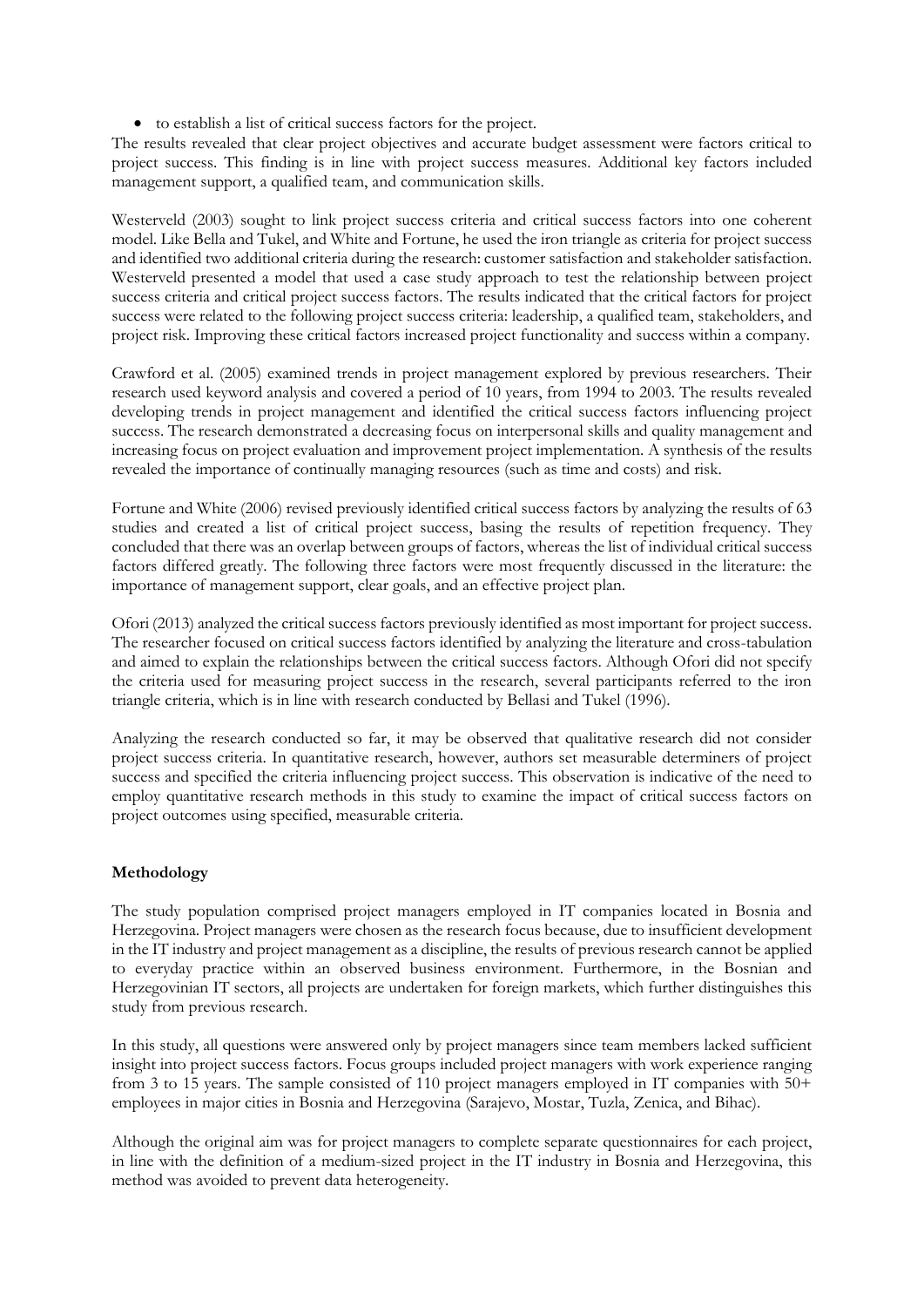The classification of a medium-sized project was taken from research conducted by Du Randt et al. (2014). The managed projects were evaluated based on six characteristics with a maximum of 100 points. Those projects rated between 40 and 60 points were identified as medium-sized projects.

The research was conducted using a questionnaire which was taken from Du Randt et al. (2014) research and contained sets of questions divided into 3 categories and 21 subcategories. The first category included demographic data, the second category related to critical success factors, and the third category was dedicated to perceptions of success and measuring project success.

A Likert scale with five divisions was used in the second and third categories. To avoid participant bias when answering the questionnaire, questions were focused on specific projects managed by the participants. The projects were managed between 2016 and 2018.

During this research, project success will be measured by the criteria suggested by Tishler (1996). He stated that the success of the project is viewed from three points of view:

- client's the project met the functional and technical specifications,
- operational the project met the projected budget, and
- business the project met the anticipated time frame.

The aforementioned project success measures have been used, and validated in later research, as criteria for project success (Belassi and Tukel, 1996; White and Fortune, 2002; Westerveld, 2003; Ofori, 2013).

Based on the critical success factors of the project, and the project success criteria, a conceptual framework was created, shown in the following figure, which will be used during the research:

### **Figure 1. Research Conceptual framework**



The research, conducted on a conceptual framework, relies on the aforementioned theories that a competent project manager, application of project methodologies, technical background, project team, project complexity, project presentation, organizational support, and Stakeholders, affect project success which is measured by the "iron triangle" criterion (Belassi and Tukel, 1996; White and Fortune, 2002; Westerveld, 2003; Ofori, 2013).

# **Hypothesis formulation**

Considering the previous research and the set conceptual framework, the following research questions and hypotheses were formed.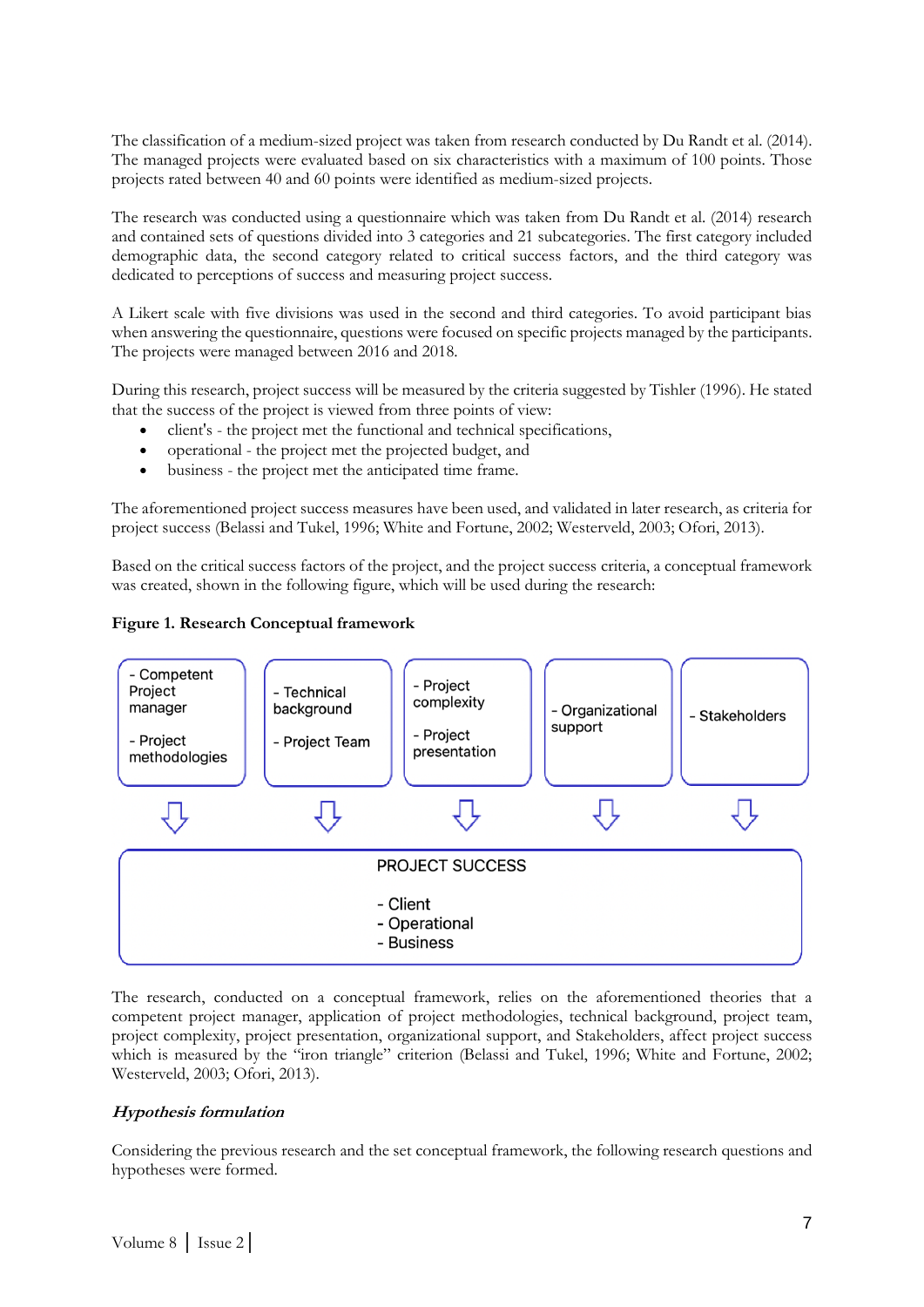Q1: The first research question relates to the competence of a project manager - that is, whether, and to what extent, a competent project manager influences the success of medium-sized and complex projects in the IT industry in Bosnia and Herzegovina. The factor "competent project manager" in this research includes leadership skills, communication skills, and application of previously acquired experience. Jiang, Klein & Margulis (1998) stated that the project manager is the most important factor for the successful realization of a project. Subsequent research has confirmed their claim that the project manager is one of the basic factors contributing to the success of a project (Turner & Müller, 2005; Krahn & Hartment, 2006; Jha & Iyer, 2007). Based on the formulation of the research question, and the results of previous research, the following hypothesis is set:

• H1: Competent project manager influences project success

Q2: The second research question relates to the application of project methodologies in project implementation - that is, whether and to what extent project methodologies affect the success of mediumsized and complex projects in the IT industry in Bosnia and Herzegovina. The application of project methodologies implies that an accurate work plan has been created and that based on previous experience with project methodologies, the right choice of project methodology has been made. In their 2016 study, Joslin & Müller confirmed that project methodology is essential to project success, which was consistent with previous research (Belassi & Tukel, 1996; Zwikael & Unger-Aviram, 2010). Based on the formulation of the research question, and previous research, the following hypothesis is set:

• H2: The application of project methodologies affects the success of the project

Q3: The third research question relates to the technical background of the team, that is, whether the team is sufficiently qualified, as well as whether the team has enough members. The research attempts to determine whether the aforementioned team characteristics affect the success of medium-sized and complex projects in the IT industry in Bosnia and Herzegovina. The experience of team members and their technical background is related to project performance (Bandura, 1986; Barrick et al., 1998), and can influence project success. To improve project success, companies can start assigning more experienced team members to projects, that is, team members who have more knowledge in the field of the project (Pinto and Slevin, 1987, a; Pinto and Covin, 1989). Project teams with a larger technical background can solve operational and technical problems more quickly, which increases the speed of project implementation and its success (Clark & Fujimoto, 1991; Atuahene-Gima, 2003). Based on the formulation of the research question, and previous results, the following hypothesis is set:

• H3: The technical background affects the success of the project

Q4: The fourth research question relates to the project team, ie whether team occupancy affects the success of medium-sized and complex projects in the IT industry in Bosnia and Herzegovina. Banister-Hazama, Moreci, and England stated in their research in 2012 that the larger the number of team members, the greater the possibility of an error on the project. In the same research, they stated that it is important that every role in the team is filled, and that every member of the team takes responsibility for the success of the project. Alexandrova and Ivanova-Stankova (2013) in their research confirmed the assumption given by Turner in 2007 that the personal goals and characteristics of each team member should be considered a vital component, not only of the overall organizational culture but also one of the essential factors of a successful project team, which is key to the success of the project. Based on the formulation of the research question, and previous research, the following hypothesis is set:

• H4: The project team influences the success of the project

Q5: The fifth research question relates to the complexity of the project, ie whether the known technology and clear project objectives affect the success of medium-sized and complex projects in the IT industry in Bosnia and Herzegovina. Banister-Hazama, Moreci, and England (2012) stated in their study that as the complexity of a project increases, so does the number of interactions within work teams. As the interaction increases, so do the risk of project failure, as the success of the project is affected by several factors. Silva et al. (2016b) conducted a study of critical project success factors by analyzing previous research and concluded that one of the factors influencing project success and - clearly defined project objectives and that it is one of the factors that can be influenced within the company. Young and Mustaffa (2017) also confirmed the importance of clearly defined project objectives. They state that one of the most important factors for project success is understanding the project, which means that the goals, priorities, client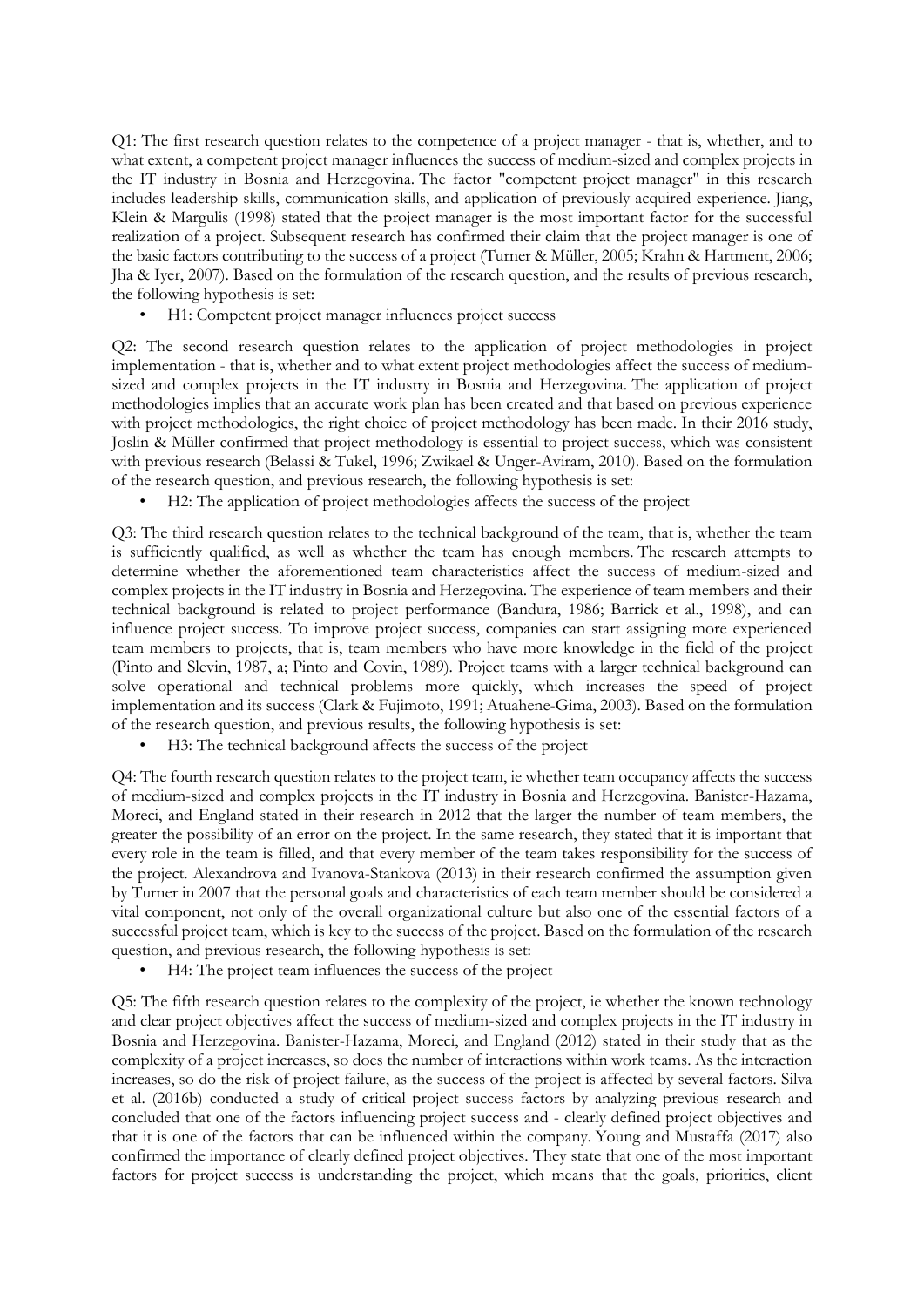requirements, and interests of all Stakeholders are clearly defined, but also that the project plan is clear. Based on the formulation of the research question, and previous research, the following hypothesis is set:

• H5: Project complexity affects project success

Q6: The sixth research question concerns the presentation of the project, ie whether the correctly estimated project and its budget, affect the success of medium-sized and complex projects in the IT industry in Bosnia and Herzegovina. Accurate budget estimation is one of the critical success factors identified very early in research (Baker et al., 1983; Cleland and King, 1983; Morris and Hough, 1987). Turner (2007) cites accurate project budget estimation as one of the key factors of project success and presents budget estimation as one of the most important strategies for achieving the projected project objectives. Wurtemberg et al. (2011) in their research state that budget assessment can affect project success, in the sense that if an accurate assessment is not made and appropriate expectations are not set at the beginning, then the client and management may consider the project unsuccessful if it does not meet the assessment. Based on the formulation of the research question, and previous research, the following hypothesis is set:

• H6: Project presentation affects project success

Q7: The seventh research question refers to organizational support, ie whether management support, wellorganized organizational structure, involvement of the main investor, and enabled training in the project area and technology, affect the success of medium and complex projects in the IT industry in Bosnia and Herzegovina. A review of the literature has shown that the success factor "management support" is the most mentioned in all research, and there is a consensus among scientists who have done previous research (some of them are: Taylor, 2000; Thite, 2000; Poon and Wagner, 2001; Cooke-Davies, 2002; Andersen et al., 2002; Caldeira and Ward, 2002; Yeo, 2002; Westerveld, 2003; Turner, 2007; Silva et al., 2016b; Yong and Mustaffa, 2017). Based on the formulation of the research question, and previous research, the following hypothesis is set:

• H7: Organizational support affects the success of the project

Q8: The eighth research question refers to stakeholders' participation in project implementation, ie whether client involvement and good performance of external collaborators affect the success of medium-sized and complex projects in the IT industry in Bosnia and Herzegovina. The influence of Stakeholders on project success is one of the most discussed factors in the literature. The influence of Stakeholders on project success has been recognized as an essential factor for project success even in the earliest research on critical project success factors (Baker, Murphy & Fisher, 1983; Kerzner, 1998). The importance of Stakeholders for the success of the project was also confirmed in later research (Caldeira and Ward, 2002; Yeo, 2002; Westerveld, 2003; Turner, 2007). Based on the formulation of the research question, and previous research, the following hypothesis is set:

H8: Stakeholders affect the success of a project

Although the number of research participants was relatively small (110 project managers), the results were analyzed using structural equation modeling (SEM). The small number of respondents was due to underdeveloped project management in Bosnia and Herzegovina, resulting in a small number of project managers within IT companies. Wolf et al. (2013) demonstrated that SEM can be used to analyze results in samples ranging from 30 (simple CFA with four indicators and a load of 0.80) to 450 cases (mediation models). The number of cases analyzed in this study was consistent with the results obtained by Wolf et al. (2013).

The data were analyzed using statistical software such as SPSS and Amos. These programs are commonly used in statistical research in the field of project management. Confirmatory factor analysis (CFA) was used to test reliability and validity.

#### **Results**

After checking the measurement scale's reliability, a CFA model was created. The model presented in the following figure, Figure 2, is a measurement model and reveals the analysis path, regression coefficient, and covariance values between latent variables.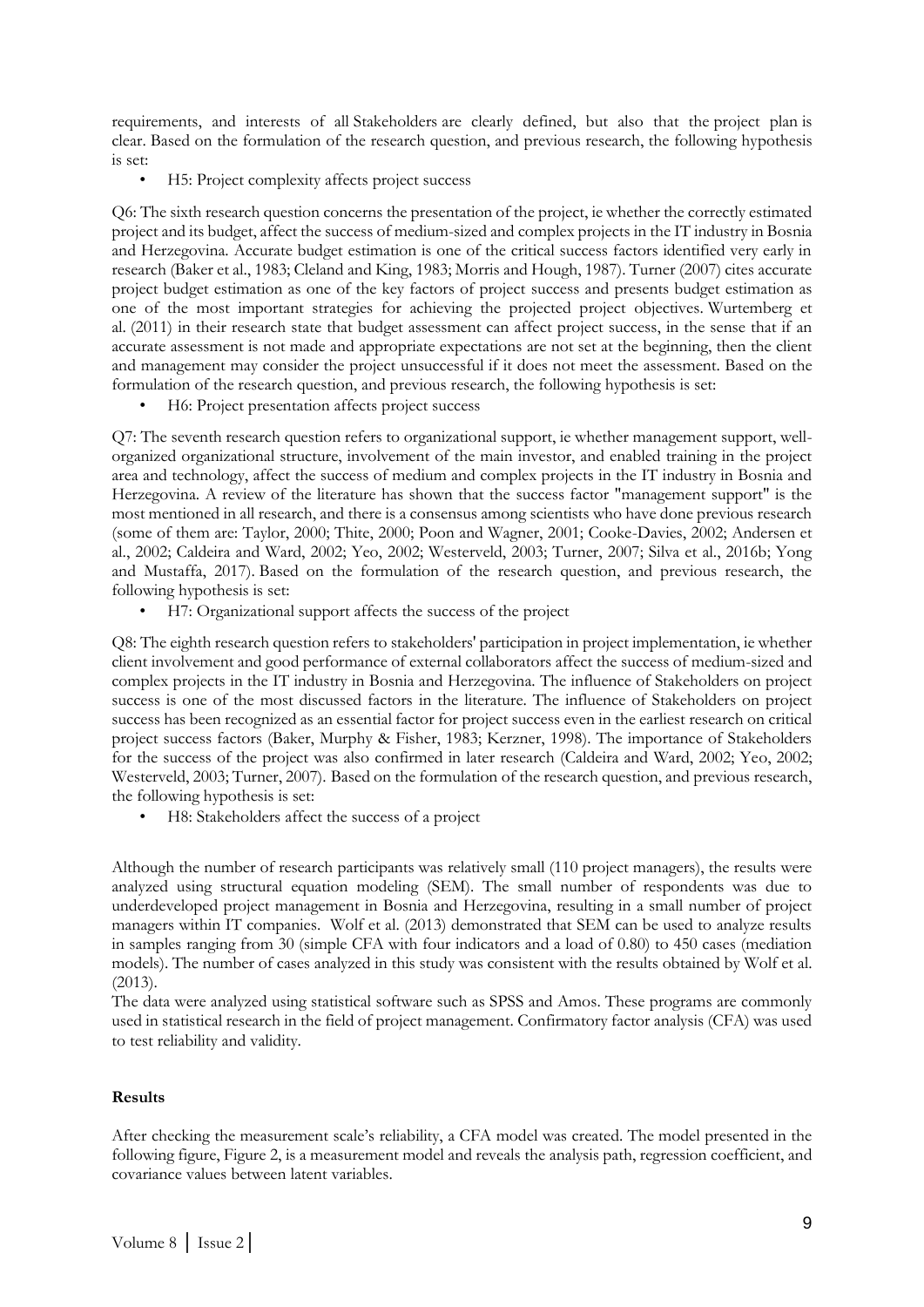**Figure 2. Measurement model for CFA**



# **Validation of CFA model**

To check the validity of the defined CFA model, values for the convergent and discriminant validity of the model were calculated. The correlation and statistical significance between latent variables (factors) are shown in the following table. The conditions for the model to be valid are:

- beta values greater than 0.5, and
- derived variance average (AVE) values greater than 0.5.

AVE values greater than 0.5 indicate good convergent validity, as they suggest that the latent construct explains 50% or more of the variance of the associated manifest variables. The discriminant validity of a latent construct is proven if the square roots of the AVE of an individual latent construct are greater than the value of its correlation with other latent constructs in the measurement model (Agić, 2018).

The following table, Table 1, and calculations of correlations and statistical significance between latent constructs show that the results of the analysis are valid.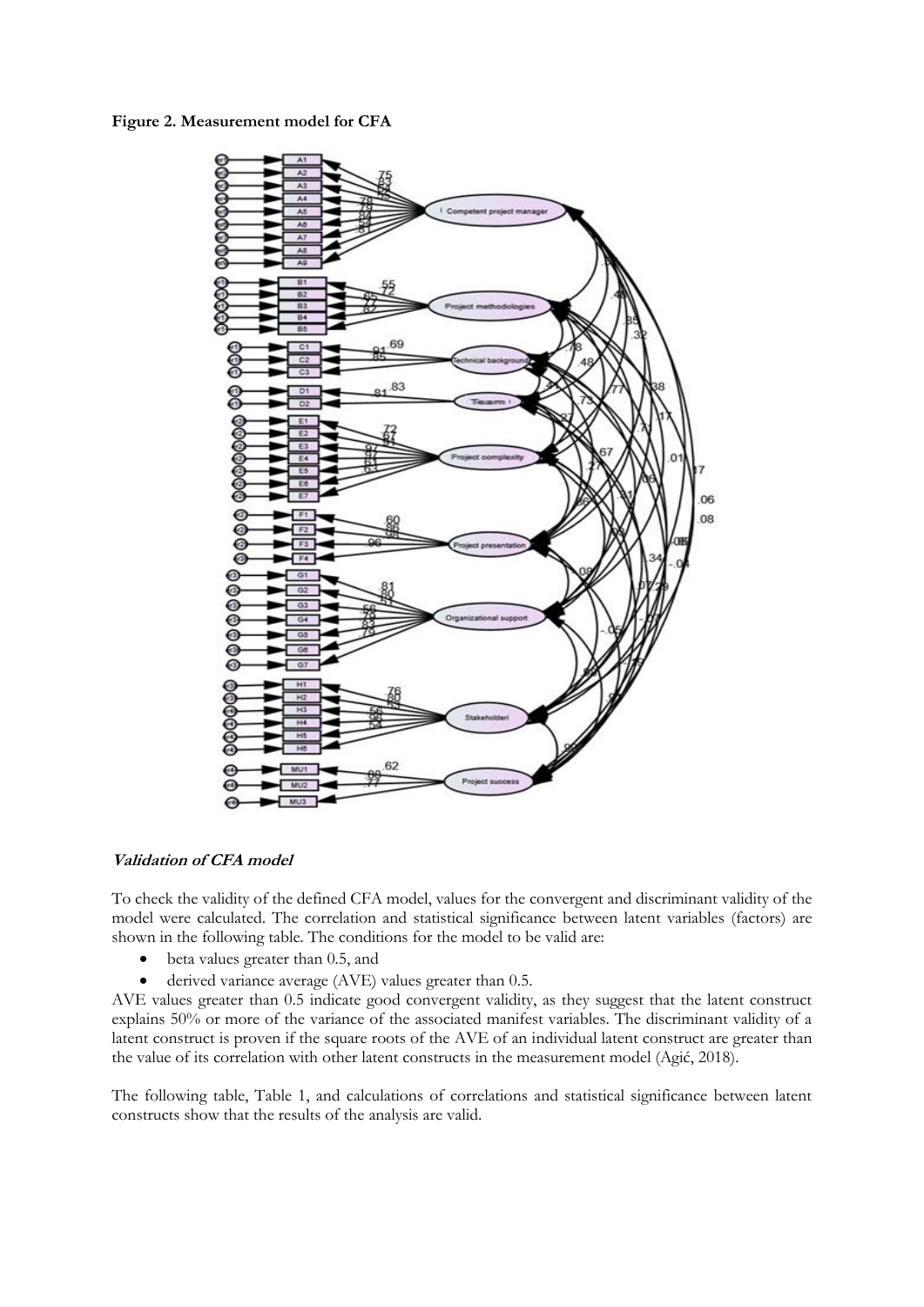### Table 1. Model validity calculation

|                           | AVE   | Project | Competent | Project       | Technical  | Project      | Project    | Organizational | Stakeholders | Team  |
|---------------------------|-------|---------|-----------|---------------|------------|--------------|------------|----------------|--------------|-------|
|                           |       | Success | <b>PM</b> | Methodologies | Background | Presentation | Complexity | Support        |              |       |
| <b>Project Success</b>    | 0.538 | 0.733   |           |               |            |              |            |                |              |       |
| Competent PM              | 0.503 | 0.572   | 0.709     |               |            |              |            |                |              |       |
| Project<br>Methodologies  | 0.676 | 0.481   | 0.407     | 0.822         |            |              |            |                |              |       |
| Technical<br>Background   | 0.674 | 0.653   | 0.478     | 0.403         | 0.821      |              |            |                |              |       |
| Project<br>Presentation   | 0.633 | 0.318   | 0.356     | 0.727         | 0.274      | 0.796        |            |                |              |       |
| Project<br>Complexity     | 0.742 | 0.384   | 0.315     | 0.673         | 0.273      | 0.768        | 0.861      |                |              |       |
| Organizational<br>Support | 0.546 | 0.165   | 0.015     | 0.062         | 0.312      | 0.025        | $-0.078$   | 0.739          |              |       |
| Stakeholders              | 0.504 | 0.171   | 0.084     | 0.056         | 0.345      | 0.067        | $-0.050$   | 0.625          | 0.710        |       |
| Team                      | 0.585 | 0.065   | $-0.092$  | $-0.036$      | 0.292      | $-0.072$     | $-0.191$   | 0.642          | 0.567        | 0.765 |

### **Calculation of GoF for CFA model**

After determining the validity of the CFA model, it was necessary to verify the model's representativeness by calculating the Goodness of Fit (GoF). The following GoF indices were observed:

- X2 / df is an index of freedom levels. This index is used to compare the observed covariance matrix with an estimated covariant matrix, assuming that the tested model is correct.
- The comparative fit index (CFI) represents a relative improvement in a hypothetical model's adequacy.
- The root means a square error of approximation (RMSEA) is an index representing the root of the mean value of the square of the approximation error, which estimates the difference between the observed and estimated covariant matrix of the population.

The GoF index values for the CFA model are presented in Table 2.

| Fit index    | Recommended value                                                                                                       | Hypothetical model |
|--------------|-------------------------------------------------------------------------------------------------------------------------|--------------------|
| $X^2/df$     | Less than 3                                                                                                             | 2.511              |
| <b>CFI</b>   | 0 (does not match) and 1 (matches)                                                                                      | 0.934              |
| <b>RMSEA</b> | $< 0.05$ - fits very well<br>$0.05 - 0.08$ - fits pretty well<br>$0.08 - 0.10$ - corresponds<br>$> 0.10$ does not match | 0.076              |

Table 2. GoF index value for CFA model

Based on the measurement model presented earlier, the structural model is specified in the following figure, Figure 3.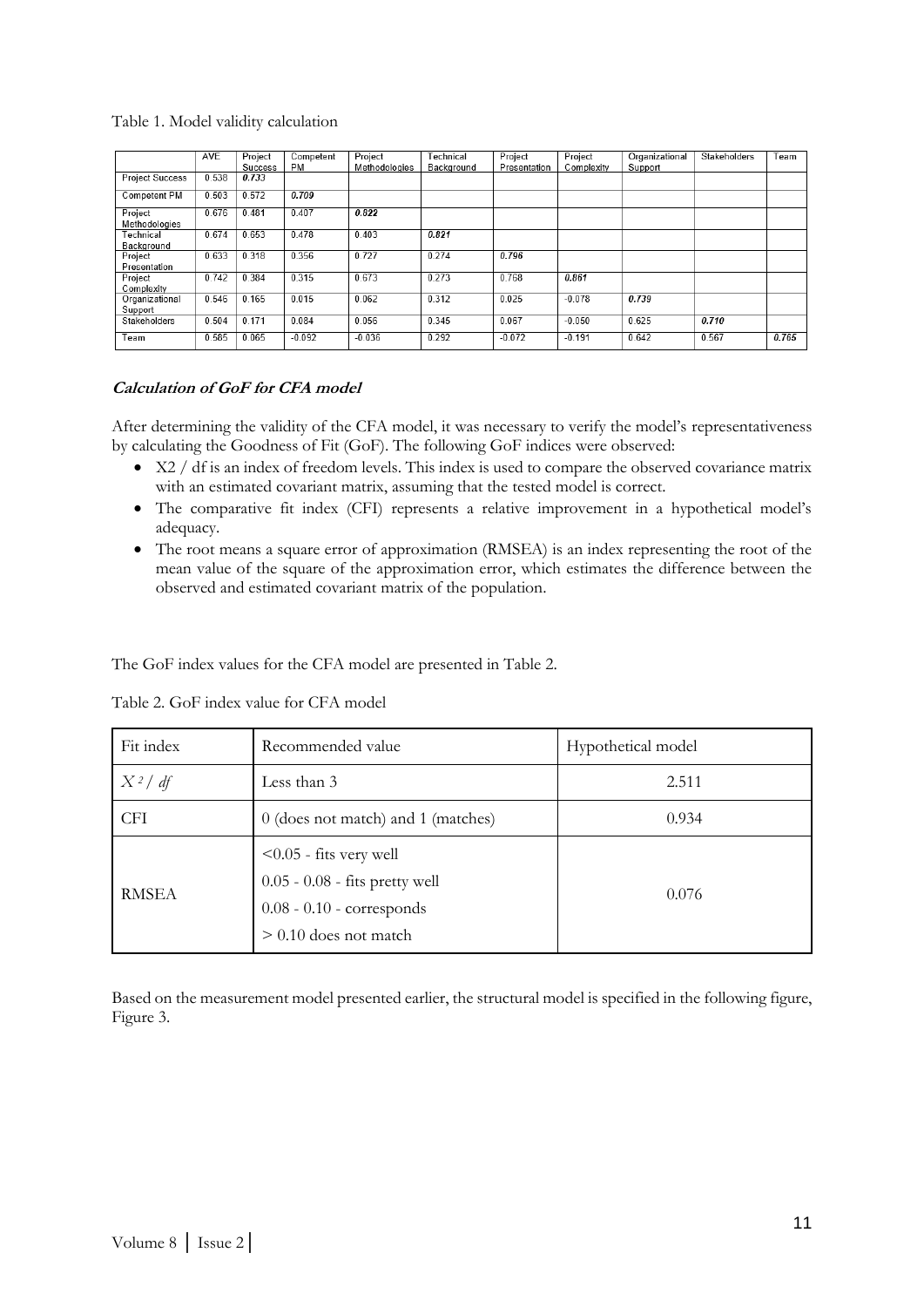

**Figure 3. Representation of the structural model**

**Calculation of GoF for SEM model**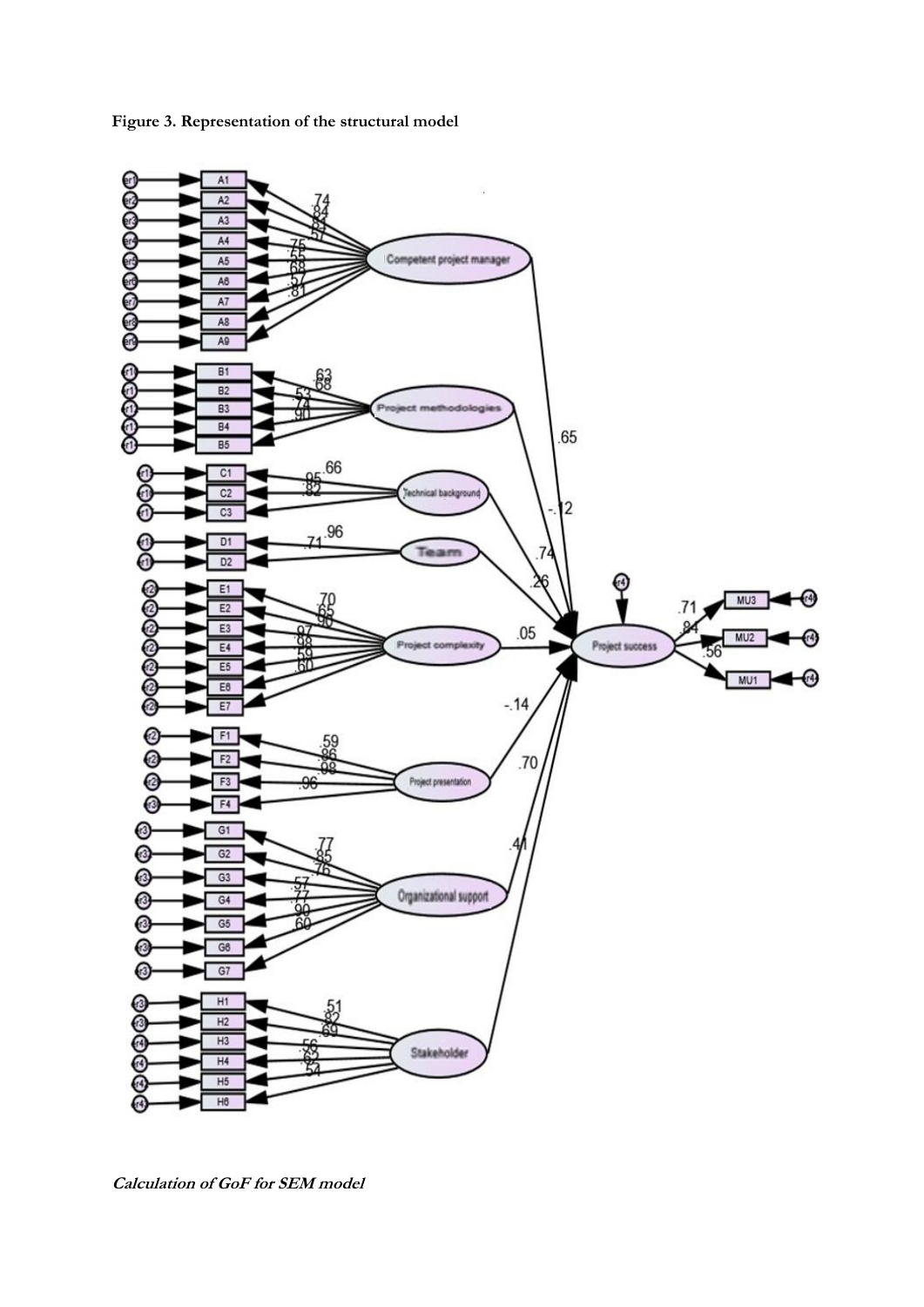The GoF index values for the structural model are presented in Table 3.

| Fit index    | Recommended value                                                                                                        | Hypothetical model |  |  |
|--------------|--------------------------------------------------------------------------------------------------------------------------|--------------------|--|--|
| $X^2/df$     | Less than 3                                                                                                              | 2.628              |  |  |
| <b>CFI</b>   | 0 (does not match) and 1 (matches)                                                                                       | 0.914              |  |  |
| <b>RMSEA</b> | $\leq 0.05$ - fits very well<br>0.05 - 0.08 - fits pretty well<br>$0.08 - 0.10$ - corresponds<br>$> 0.10$ does not match | 0.072              |  |  |

Table 3. GoF index value for structural model

Based on the values shown in Table 3, it can be concluded that the observed model is representative.

The results of the hypothesis testing are shown in the following table, Table 4. The columns in the table represent the standardized beta coefficient, the non-standardized expected value (Estimate), standard error (SE), critical ratio (CR), and statistical significance in the form of the p-value (p-value). For p values that are less than 0.05 the hypothesis is rejected, and for values that are greater than or equal to 0.05, the hypothesis is accepted. Hypothesis H6 is not supported because  $p = 0.09$  is at the significance limit, while in cases when  $p > 0.09$  the hypotheses are rejected.

Table 4. Results of hypothesis testing

| Hyp.           | Relation                                            | B       | Estimate | S.E. | C.R.     | P           | Result    |
|----------------|-----------------------------------------------------|---------|----------|------|----------|-------------|-----------|
| H1             | ProjectSuccess ←<br>CompetentPM                     | .653    | .706     | .159 | 4.438    | $\leq .001$ | Supported |
| H2             | ProjectSuccess $\leftarrow$<br>ProjectMethodologies | $-.118$ | $-.087$  | .063 | $-1.372$ | .170        | Rejected  |
| H3             | ProjectSuccess $\leftarrow$<br>TechnicalBackground  | .742    | .836     | .250 | 3.347    | < 0.01      | Supported |
| H4             | $ProjectSuccess \leftarrow Team$                    | .257    | .283     | .100 | 2.833    | .005        | Supported |
| H <sub>5</sub> | ProjectSuccess ←<br>ProjectComplexity               | .048    | .056     | .094 | .597     | .550        | Rejected  |
| H <sub>6</sub> | ProjectSuccess $\leftarrow$<br>ProjectPresentation  | $-136$  | $-.111$  | .066 | $-1.678$ | .093        | Rejected  |
| H7             | ProjectSuccess ←<br>OrganizationalSupport           | .702    | 1.215    | .361 | 3.364    | $\leq .001$ | Supported |
| H8             | ProjectSuccess ← Stakeholder                        | .414    | .452     | .137 | 3.310    | < .001      | Supported |

Analysis of result shows that hypotheses H1, H3, H4, H7, and H8 are supported by this research, whereas hypotheses H2, H5, and H6 are rejected.

Confirmation of hypothesis H1 (i.e., a competent project manager influences project success) supports previous research. Jiang, Klein, and Margulis (1998) observed that the project manager is the most important factor for successful project realization. Subsequent research has confirmed that the project manager is among the basic factors contributing to project success (Turner & Müller, 2005; Krahn & Hartment, 2006; Jha & Iyer, 2007). Team members' experience and technical background are related to project performance during implementation (Bandura, 1986; Barrick et al., 1998) and can influence project success. To improve success, companies can assign more experienced team members (i.e., team members with greater knowledge in the project field) to particular projects (Pinto and Slevin, 1987a; Pinto and Covin, 1989). Project teams with a technical background can solve operational and technical problems more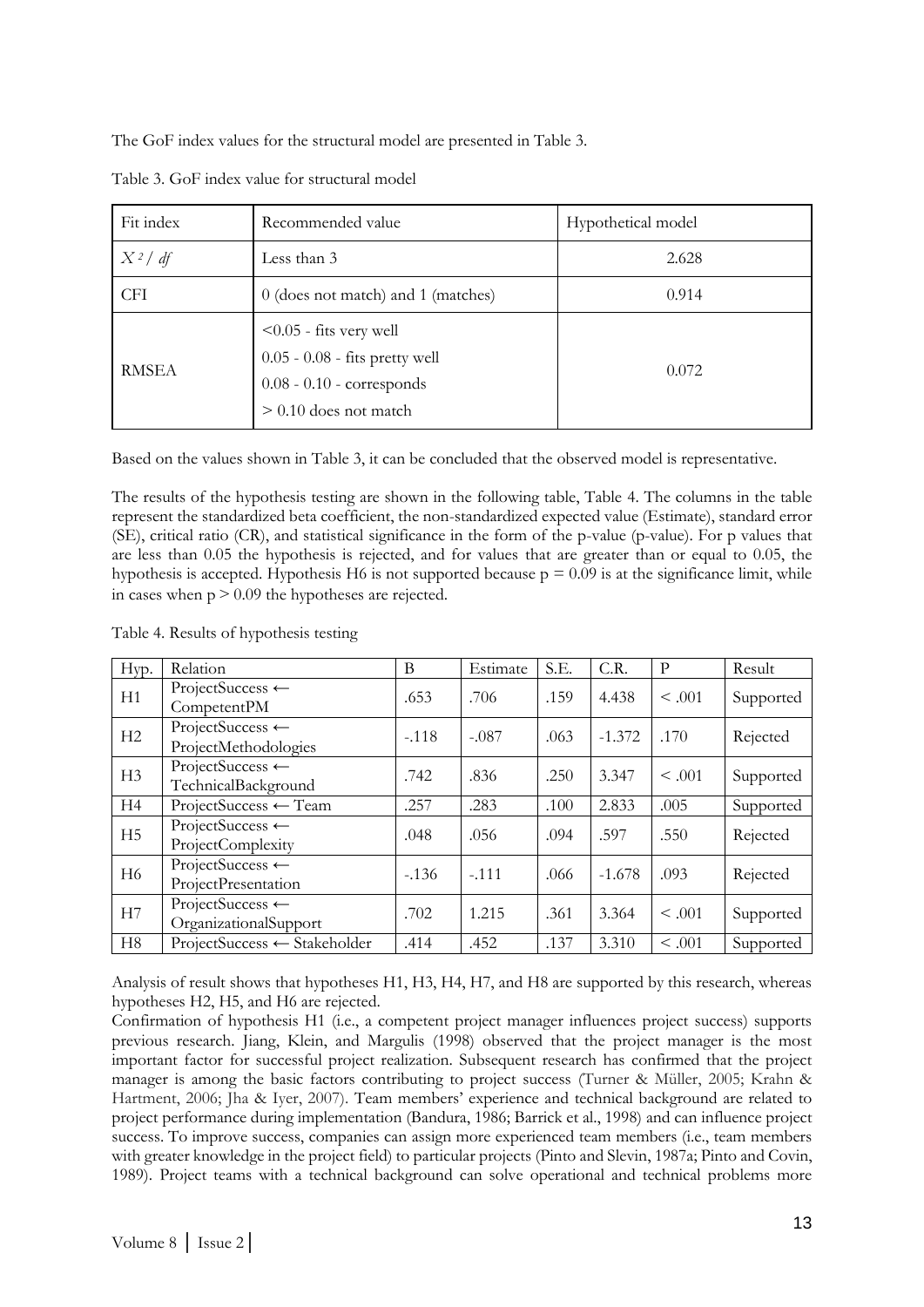efficiently, increasing the speed of implementation and project success (Clark & Fujimoto, 1991; Atuahene-Gima, 2003). Based on the results of the aforementioned research, the confirmation of hypothesis H3 (technical background affects project success) is in line with previous research findings. This study also confirmed hypothesis H4 (the project team influences project success). Alexandrova and Ivanova-Stankova (2013) argue that the personal goals and characteristics of each team member should be considered as vital components, not only of organizational culture but also of successful project teams. The confirmation of hypothesis H7 (organizational support affects project success) is in line with previous research. As stated in the theoretical framework, based on the literature review, the management support factor is most widely discussed in previous research, and authors agree regarding its contribution to project success (Taylor, 2000; Thite, 2000; Poon and Wagner, 2001; Cooke-Davies, 2002; Andersen et al., 2002; Caldeira and Ward, 2002; Yeo, 2002; Westerveld, 2003; Turner, 2004; Silva et al., 2016b; Yong and Mustaffa, 2017). Stakeholder influence upon project success is also widely discussed in the literature. The confirmation of hypothesis H8 (stakeholders affect project success) is consistent with the results of the earliest research (Baker, Murphy & Fisher, 1983; Kerzner, 1998). The importance of stakeholders for project success was also recognized in later research by Caldeira and Ward (2002), Yeo (2002), Westerveld (2003), and Turner (2007).

This study's rejection of hypothesis H2 (the application of project methodologies affects project success) is consistent with the results of previous research, which demonstrated that effective implementation of the project methodology did not guarantee project success (White & Fortune, 2002; Davies & Hobday, 2005). Emam and Koru (2008) demonstrated that there was no connection between project complexity and project success, which is in line with the results of this research and confirms the rejection of hypothesis H5 (the complexity of the project affects project success). Project presentation considers whether the project was completed within the planned budget, and hypothesis H6 predicts that this factor significantly affects project success. In the Bosnian and Herzegovinian IT industries, most projects are agile and based on time and material models. The time and material model represent projects for which the budget is not predetermined; instead, the client pays for the number of hours the developer spends on project implementation. In such models, project success is not affected by whether or not the project is completed within the planned budget. Therefore, the rejection of hypothesis H6 (presentation affects project success) is expected and consistent with previous research (PMBOK, 2013; Gray & Larson, 2014).

### **Conclusion**

This research presented critical success factors of a project for medium-sized projects in the IT industry in Bosnia and Herzegovina. Each of the elements of the research offered indicative conclusions and opened additional questions and pointed out the still insufficiently researched area of project management. The analysis of the research results answered all the questions that were defined at the very beginning of the research.

The results showed that, out of the critical success factors which were defined by previous research, the following factors have the greatest impact on the success of medium-sized projects in the IT industry in Bosnia and Herzegovina:

- technical background of the team,
- competent project manager,
- Stakeholders,
- organizational support, and
- project team.

The factors listed in previous research, for which the results showed that they have no impact on the success of the project in the observed environment, are:

- project methodologies,
- project complexity, and
- project presentation.

The practical implication of this research is the possibility of applying the obtained results in the daily work of project managers in Bosnia and Herzegovina. Given that the research identified critical success factors for medium-sized projects in the IT industry in Bosnia and Herzegovina, it provides project managers, but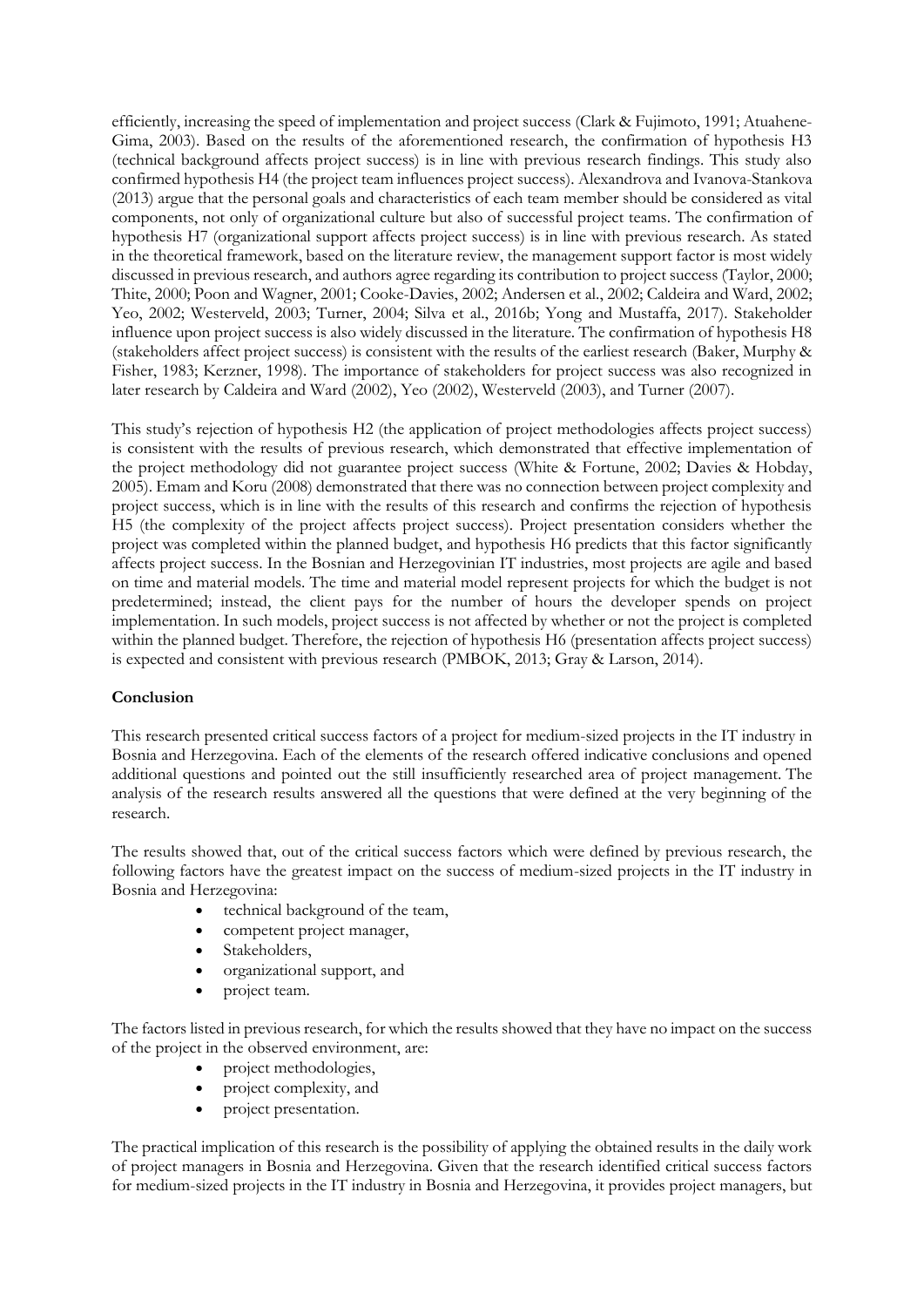also owners and directors of IT companies, with insight into the areas in which they need to invest for projects to be successful.

#### **Limitations and Future work**

The results and limitations of this empirical study imply several recommendations for further research:

- 1. Since this research employed the iron triangle as a measure of project success, the first recommendation for future research is to examine the extent to which critical success factors affect project success, in IT companies in Bosnia and Herzegovina, when taken as a measure of success in a model that anticipates the multidimensionality of project success.
- 2. The second recommendation refers to the type of projects observed during this research. The focus of this research was medium projects. Hence, the same research applied to both small and large projects is recommended to determine whether the critical success factors are the same for projects of different sizes.
- 3. The third recommendation relates to the research field. Future research should examine whether companies from other industries in Bosnia and Herzegovina must consider the same critical factors for project success.

#### **References**

Agić, E. (2018). Marketing analitika 2: Napredne metode statističke analize sa primjenom u Stati. Ekonomski fakultet u Sarajevu

Alderman, N. & Ivory, C. (2011). Translation and convergence in projects: An organizational perspective on project success. Project Management Journal, 17-30.

Alias, Z., Zawawi, E.M.A., Yusof, K., Aris, N.M. (2014). Determining critical success factors of project management practice: A conceptual framework. *Procedia – Social and Behavioral Sciences, 61-69.*

Alexandrova, Matilda & Ivanova-Stankova, Lilyana. (2013). Critical success factors of Project Management: Empirical evidence from projects supported by EU programs.

Andersen, E.S., Dyrhaug, Q.X., Jessen, S.A. (2002). Evaluation of Chinese projects and comparison with Norwegian projects. International Journal of Project Management, 601–609

Atkinson, R. (1999). Project management: cost, time, and quality, two best guesses and a phenomenon, its time to accept other success criteria. International Journal of Project Management, 337-342.

Atuahene-Gima, K. (2003). The effects of centrifugal and centripetal forces on product development speed and quality: how does problem-solving matter? Academy of Management Journal, 359–373.

Avots, I. (1969). Why Does Project Management Fail? California Management Review, 77-82.

Baccarini, D. (1999). The Logical Framework Model for Defining Project Success. Project Management Journal, 25-32.

Baker, B. N., Murphy, D. C., & Fisher, D. (1983). Factors Affecting Project Success. Project Management Handbook. New York: Van Nostrand Reinhold.

Balachandra, R. & Friar, J.H. (1997). Factors for success in R&D projects and new product innovation: a contextual framework. IEEE Transactions on Engineering Management, 276-287.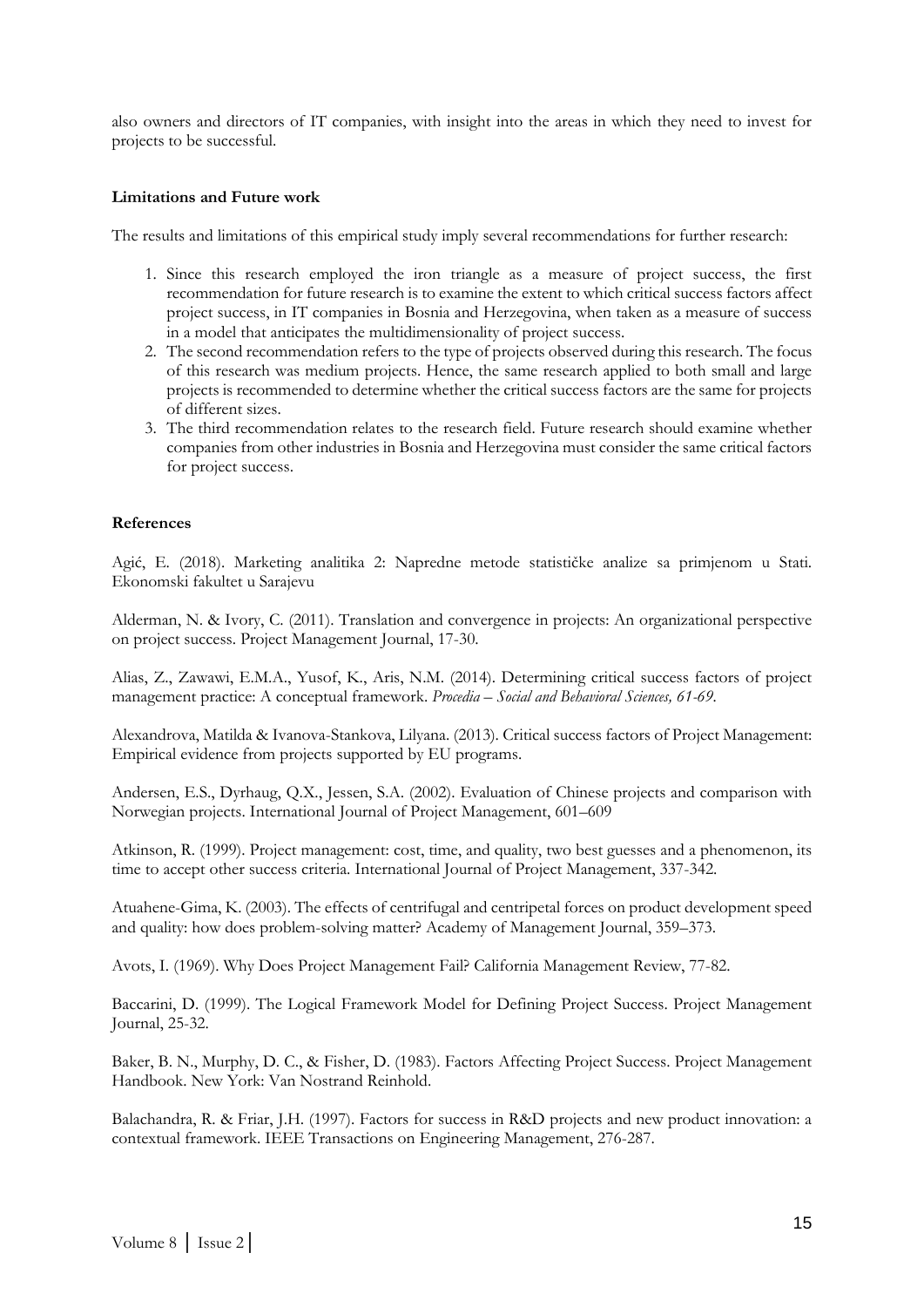Bandura, A. (1986). Social Foundations of Thought and Action: A Social Cognitive Theory. Prentice-Hall, Englewood Cliffs

Banister-Hazama, D., Moreci, J. & England, K. (2012). Increase project team effectiveness: step-by-step. *Paper presented at PMI® Global Congress 2012—North America, Vancouver, British Columbia, Canada. Newtown Square, PA: Project Management Institute.* 

Barber, E. (2004). Benchmarking the management of projects: A review of current thinking. *International Journal of Project Management*, 301-307.

Barrick, M.R., Stewart, G.J., Neubert, M.J. & Mount, M.K. (1998). Relating member ability and personality to work-team processes and team effectiveness. Journal of Applied Psychology, 377–391

Belassi, W. & Tukel, O.I. (1996). A new framework for determining critical/success factors in projects. International Journal of Project Management, 141-151.

Caldeira, M.M. and Ward, J.M. (2002). Understanding the successful adoption and use of IS/IT in SMEs: an explanation from Portuguese manufacturing industries. Information Systems Journal, 121–152

Clark, K.B. & Fujimoto, T. (1991). Product Development Performance. Harvard Business School Press, Boston

Cleland, D.I. and King, W.R. (1983). *Systems analysis and project management.* New York: McGraw-Hill

Cooke-Davies, T. (2002). The 'real' success factors on projects. International Journal of Project Management, 185-190.

Crawford, L., Pollack, J. et al. (2005). Uncovering the trends in project management: journal emphases over the last 10 years. International Journal of Project Management 24, 175-84

Daniel, D. R. (1961). Management Information Crisis. Harvard Business Review, 111-116

Davies, A. & Hobday, M. (2005). The business of projects: Managing innovation in complex products and systems. Cambridge University Press.

Du Randt, F. J., Van Waveren, C.C. & Chan, K.-Y. (2014). An Empirical Study On The Critical Success Factors Of Small- To Medium-Sized Projects In A South African Mining Company. South African Journal of Industrial Engineering, 13-28.

Dvir, D., Lipovetsky, S., Shenhar, A. & Tishler, A. (1998). In search of project classification: a non-universal approach to project success factors. Research Policy, 915-935.

Emam, K. E. & Koru, A. G. (2008). A Replicated Survey of IT Software Project Failures. IEEE Software 25, 84-90

Fortune, J. & White, D. (2006). Framing of project critical success factors by a systems model. International Journal of Project Management, 53-65

Gray, C.F. & Larson, E.W. (2014). Project management: The managerial process. McGraw-Hill Education, New York

Griffith, A.F., Gibson, Jr, G.E., Hamilton, M.R., Tortora, A.L. & Wilson, C.T. (1999). Project success index for capital facility construction projects. Journal of Performance of Constructed Facilities, 39-45.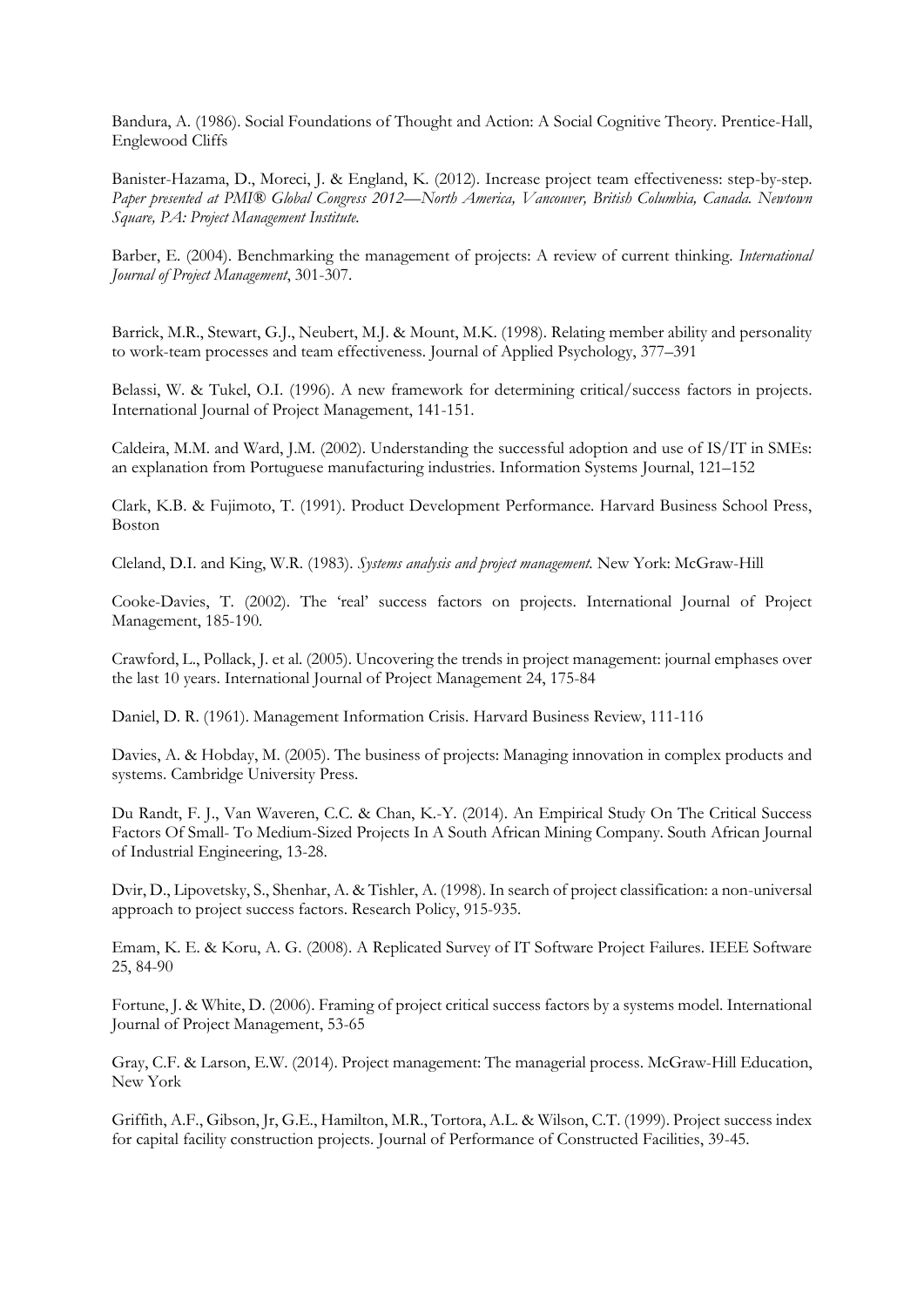Gunathilaka, S., Tuuli, M.M. & Dainty, A.R.J. (2013). Critical analysis of research on project success in construction management journals. 29th Annual ARCOM Conference, 979-988 Ika, L.A. (2009). Project success as a topic in project management journals. Project Management Journal, 6-19.

Jha, K. N. & Iyer, K. C. (2007). Commitment, coordination, competence, and the iron triangle. International Journal of Project Management, 527–540.

Jiang, J.J., Klein, G. & Margulis, S. (1998). Important behavioral skills for IS project managers: The judgments of experienced IS professionals. Project Management Journal, 39-43.

Jugdev, K. and Müller, R. (2005). A retrospective looks at our evolving understanding of project success. Project Management Journal, 19-31.

Kerzner, H. (1998). In Search of Excellence in Project Management: Successful Practices in High-Performance Organizations. Wiley

Kitchenham, Barbara & Pretorius, Rialette & Budgen, David & Brereton, Pearl & Turner, Mark & Niazi, Mahmood & Linkman, Stephen. (2010). Systematic literature reviews in software engineering – A tertiary study. *Information and Software Technology, 792-805.* 

Krahn, J. & Hartment, F. (2006). Effective project leadership: a combination of project manager skills and competencies in context. Paper presented at PMI® Research Conference: New Directions in Project Management, Montréal, Québec, Canada.

Lechler, T. & Gemunden, H.G. (1997). The Influence Structure of the Success Factors of Project Management: A Conceptual Framework and Empirical Evidence. Academy of Management Meeting

McLeod, L., Doolin, B. & MacDonell, S.G. (2012). A Perspective-Based Understanding of Project Success. Project Management Journal, 68-86.

Might, R.J. & Fisher, W.A. (1985). The role of structural factors in determining project management success. Transactions Engineering Management, 71-77.

Munns, A.K. & Bjeirmi, B.F. (1996). The role of project management in achieving project success. International Journal of Project Management, 81-87.

Montequin, V.R., Cousillas, S., Ortega, F., Villanueva, J. (2014). Analysis of the success factors and failure causes in Information & Communication Technology (ICT) projects in Spain. *Procedia Technology*, 992-999.

Morris, P.W. and Hough, G.H. (1987). *The anatomy of major projects.* Chichester: Wiley

Müller, R. & Jugdev, K. (2012). Critical success factors in projects: Pinto, Slevin, and Prescott – The elucidation of project success. International Journal of Managing Projects in Business, 757-775.

Ofori, D.F. (2013). Project management practices and critical success factors - a developing country perspective. International Journal of Business and Management, 14-31.

Osei-Kyei, R., Chan, A.P.C. (2015). Review of studies on the Critical Success Factors for Public-Private Partnership (PPP) projects from 1990 to 2013. *International Journal of Project Management,* 1335-1346.

Pinto, J. K. & Covin, J. G. (1989). Critical factors in project implementation: a comparison of construction and R&D projects. Technovation, 49-62.

Pinto, J. K. & Slevin, D. P. (1987). Critical factors in successful project implementation. IEEE Transactions on Engineering Management, 22–27.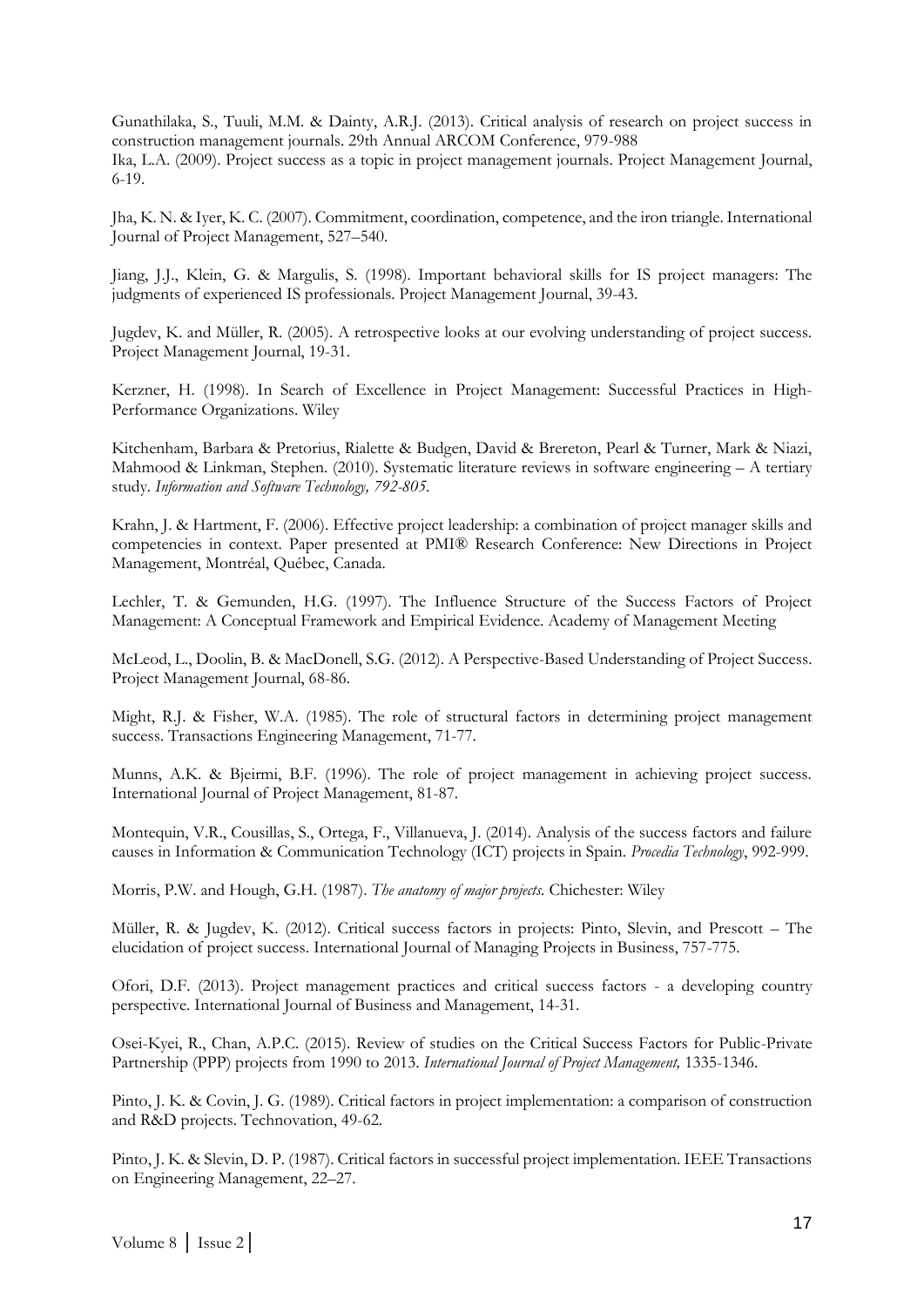Pinto, J. K. & Slevin, D. P. (1987a). Balancing strategy and tactics in project implementation. Sloan Management Review, 33– 42.

Pinto, J. K. & Slevin, D. P. (1988). Project Success: Definitions and Measurement Techniques. Project Management Journal, 67-72.

Poon, P. and Wagner, C. (2001). Critical success factors revisited: success and failure cases of information systems for senior executives. Decision Support Systems, 393–418

Project Management Institute. (2013). A guide to the project management body of knowledge (PMBOK guide). Newtown Square, Project Management Institute, Inc.

Radujković, M. & Sjekavica, M. (2017). Razvoj modela za poboljšanje uspješnosti upravljanja projektom analizirajući rizike, promjene i ograničenja. Građevinar, 105-120

Serrador, P., Turner, J. R. (2014). The relationship between project success and project efficiency. *Procedia - Social and Behavioral Sciences,* 75-84.

Silva, G. A. S. K., Warnakulasuriya, B. N. F., Arachchige, B. J. H. (2016a). *Criteria for Construction Project Success: A Literature Review.* Thirteenth International Conference on Business Management (ICBM). Colombo, Sri Lanka

Silva, G. A. S. K., Warnakulasuriya, B. N. F., Arachchige, B. J. H. (2016b). Critical Success Factors: En Route for the success of construction projects. *International Journal of Business & Social Science*, 27-37.

Shenhar, A. J. & Dvir, D. (1996). Toward a typological theory of project management. Research Policy, 607-632.

Shenhar, A. J. (2001). One size does not fit all projects: exploring classical contingency domains. Management Science, 394-414.

Steyn, H., Carruthers, M., du Plessis, Y., Kruger, D. Kuschke B., Sparrius A. van Eck, S. & Visser K. (2013). *Project management: A multi-disciplinary approach*. 3rd edition, FPM Publishing.

Taylor, A. (2000). IT projects: sink or swim. The Computer Bulletin, 24–26

Tishler, A., Dvir, D., Shenhar, A. & Lipovetsky, S. (1996). Identifying critical success factors in defense development projects: A multivariate analysis. Technological Forecasting and Social Change, 151-171.

White, M. (2000). Leadership styles in information technology projects. International journal of Project Management, 235–241

Turner, J. R. (2007). Handbook of Project Management. McGraw-Hill

Turner, J. R. & Müller, R. (2005). The project manager's leadership style as a success factor on projects: A literature review. Project Management Journal, 49-61.

Wai, S. H., Yusof, A. M., Ismail, S., Ng, C. A. (2013). Exploring success factors of social infrastructure projects in Malaysia. *International Journal of Engineering Business Management,* 1-9.

Westerveld, E. (2003). The Project Excellence Model: linking success criteria and critical success factors. International Journal of Project Management, 411-418.

White, D. & Fortune, J. (2002). Current practice in project management: An empirical study. International Journal of Project Management, 1–11.